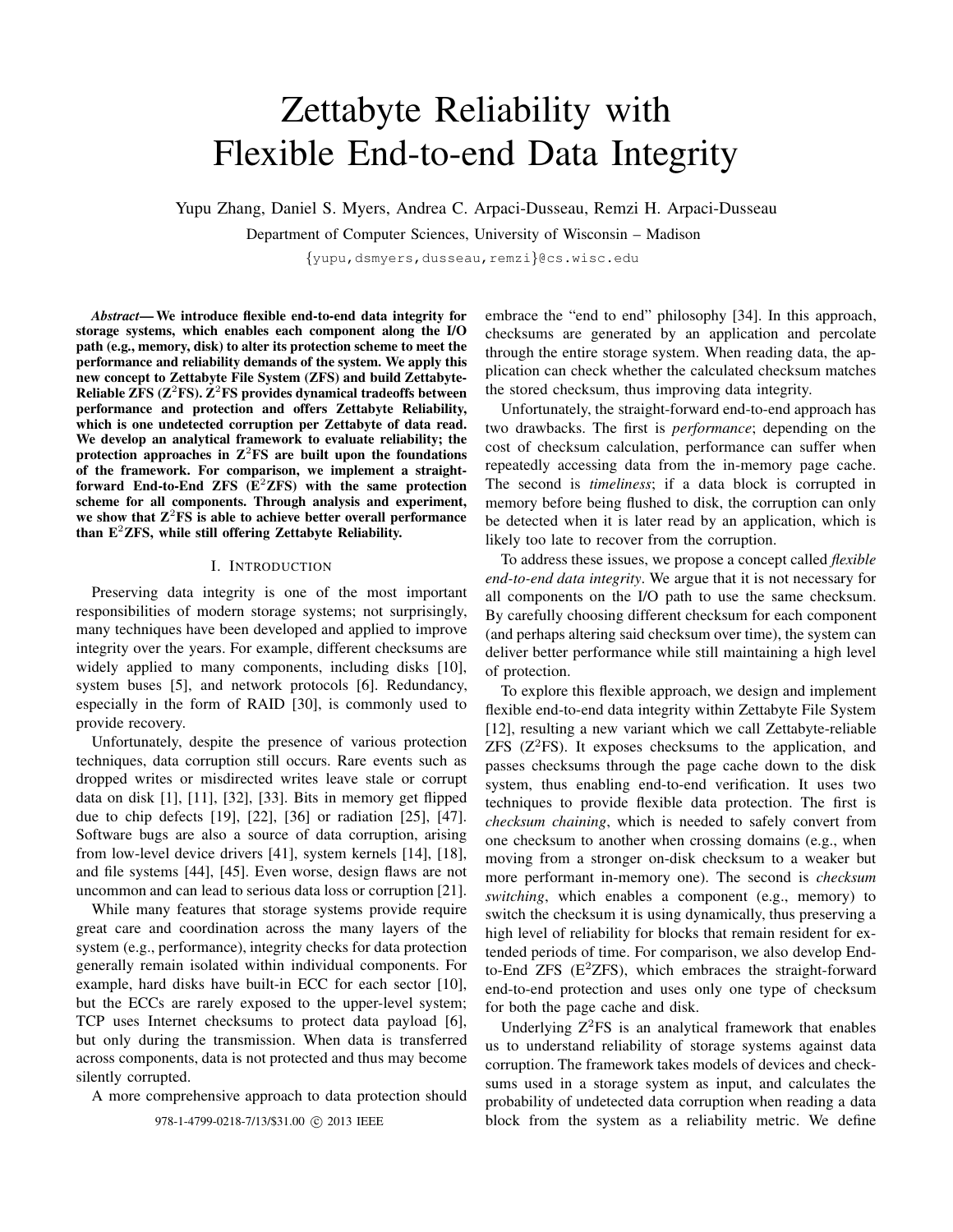*Zettabyte Reliability*, one undetected corruption per Zettabyte read, as a reliability goal of storage systems. Guided by the reliability goal, we use the framework throughout the paper to provide rationale behind flexible end-to-end data integrity.

Through fault injection experiments, we show that  $Z^2FS$  is able to detect and recover from corruption in time. Using both controlled benchmarks as well as real-world traces, we demonstrate that  $Z^2FS$  is able to meet or exceed the performance of E<sup>2</sup>ZFS while still providing Zettabyte reliability. Especially for workloads dominated by warm reads,  $Z^2FS$  ourperforms  $E^2ZFS$  by up to 17%.

The contribution of this paper are as follows:

- We propose the concept of flexible end-to-end data integrity, which dynamically trades off the reliability and performance of a storage system by carefully choosing checksums for data in different places in the stack and changing checksums over time.
- We introduce an analytical framework to reason about checksum choices based on the effectiveness of checksum algorithms and corruption rate of devices. The framework provides ways to evaluate and compare the overall reliability of storage systems.
- We develop  $Z^2FS$ , which provides end-to-end protection from application to disk with minimal performance overhead. The design, implementation and evaluation of  $Z^2$ FS, combined with the reliability analysis using the framework, demonstrate a holistic way to think about the performance-reliability tradeoff in storage systems.

The rest of the paper is organized as follows. In Section II, we introduce the framework for evaluating reliability of storage systems. We then present the design and implementation of  $E^2ZFS$  and  $Z^2FS$  in Section III and evaluate both systems in Section IV. Finally, we discuss related work in Section V and conclude in Section VI.

## II. RELIABILITY OF STORAGE SYSTEMS WITH DATA **CORRUPTION**

We now present a framework to analyze the reliability of storage systems with data corruption. The framework uses analytical models for each type of device and checksum in a system to calculate a reliability metric in terms of probability of undetected data corruption.

#### *A. Overview*

The reliability of a storage system can be evaluated based on how likely corruption would occur. There are two types of corruption: detected and undetected (silent data corruption, SDC). Detected corruption is the case the system is built to detect and may recover from, but SDC is what the system is not prepared for. SDC does more harm in that it would be treated as correct data and may further pollute other good data (e.g., RAID reconstruction with corrupted data). Therefore, we focus on the probability of SDC in storage system. To quantify how likely a SDC would occur, we use the probability of undetected data corruption  $(udc)$  when reading a data block from the system  $P_{sys-udc}$  as a reliability metric.

 $P_{sus-udc}$  for a storage system depends on various devices, each of which may experience corruptions caused by different factors. Each device may employ different types of hardware protection and the upper-level system or application may add extra protection mechanisms. Therefore, we propose a framework that takes a ground-up approach to derive the system-level reliability metric from underlying devices.

The framework consists of models for devices and checksums. All models are built around the basic storage unit, a data block of  $b$  bits. For a raw device  $D$  (with its own hardwarelevel checksum), we are interested in how likely corruption would occur to a block and escape from the detection of the device's checksum  $(P_c(D))$ . To detect such corruption, highlevel (software) checksums are usually applied on top of raw device (henceafter, we will use "checksum" to indicate the high-level checksum). Each data block has a checksum of  $k$ bits. For a checksum  $C$  and device  $D$ , we focus on the devicelevel probability of undetected corruption  $(P_{udc}(D, C))$  when the checksum is used to protect a data block on the device.

Devices with different checksums are connected in various ways to form the whole system. A data block can pass through or stay in several devices from the time it is born to the time it is accessed. By considering all possible corruption scenarios during this time period, we calculate the overall probability of undetected data corruption when reading the data block from the system  $(P_{sys-udc})$ .

# *B. Models for Devices and Checksums*

To demonstrate how to apply the framework, we present models for devices and checksums that will be used throughout the paper. We make assumptions (e.g., independence of bit errors) to simplify our models such that we can focus on reasoning the reliability of storage systems within the framework; discussion on more complex and accurate models is beyond the scope of this paper.

*1) Device Model:* We consider two types of devices, hard disks (*dsk*) and memory (*mem*), and one type of corruption: random bit flip. We assume the block size b is 32768 bit (4KB).

*a) Hard Disks:* Hard disks are a long-term storage medium for data, and are known to be unreliable. Hard disks can exhibit unusual behaviors because of hardware faults such as latent sector errors [10], [35]. These errors can usually be detected by disk ECC. The less-likely but more harmful silent data corruption may come from hardware bit rot, buggy firmware, or mechanic faults (such as dropped writes and misdirected writes [11], [33]), causing random bit flips and block corruption. These errors are not detectable by disk ECC.

Bit error rate (BER) is often used to characterize the reliability of a hard disk. BER is defined as the number of bit errors divided by the total number of bits transferred and often refers to detected bit error (by disk ECC). For silent corruption, we are more interested in the undetected bit error rate (UBER), which is the rate of errors that have escaped from ECC. Assuming each bit error in a data block is independent and the number of bit errors follows a binomial distribution, the probability of an undetected bit flip is equal to UBER.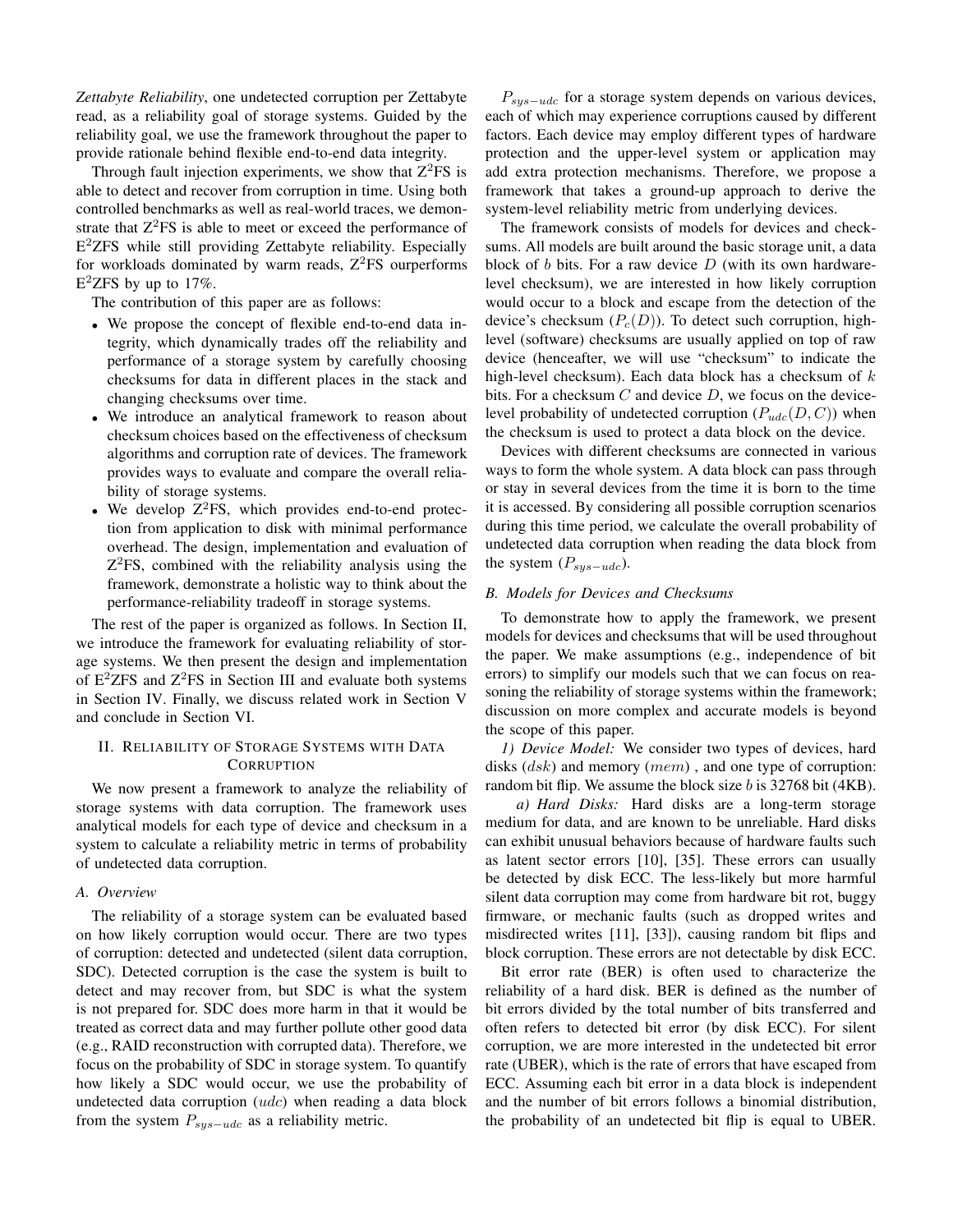Assuming there is at most one flip for each bit, the probability of  $i$  bitflips in a  $b$ -bit block is:

$$
P_c(dsk, i) = {b \choose i} (\text{UBER})^i (1 - \text{UBER})^{b-i}
$$

Therefore, the probability of corruption in a block is the sum of the probabilities of all possible bitflips (from exact 1 bitflip to exact b bitflips):

$$
P_c(dsk) = \sum_{i=1}^{b} {b \choose i} (\text{UBER})^i (1 - \text{UBER})^{b-i}
$$

While BER is often reported by disk manufactures, ranging from  $10^{-14}$  to  $10^{-16}$ , there is no published data on UBER. Rozier et al. estimated that the rate of undetected disk error caused by far-off track writes and hardware bit corruption is between  $10^{-12}$  and  $10^{-13}$  [33]. Although we do not know the percentage of errors caused by either fault, we conservatively assume that most are bit errors and thus we pick  $10^{-12}$ as the UBER for current disks. In our study, we choose a wider range for UBER, from  $10^{-10}$  to  $10^{-20}$ , to cover more reliability levels. To simplify the presentation, we define the *disk reliability index* as  $-log_{10}(\text{UBER})$ .

*b) Memory:* Memory (DRAM) is mainly used to cache data for performance. Bit flips are the main corruption type, probably due to chip faults or external radiation [25], [47]. Earlier studies show that memory errors can occur at a rate of 10 to 360 errors/year/GB [27], [28], [37] and suspect that most errors are soft errors, which are transient. However, recent studies show that memory errors occur more frequently [19], [22], [36] and are probably dominated by hard errors (actual device defects). If a memory module has ECC or more complex codes such as chipkill [20], then both soft errors and hard errors within the capability of the codes can be detected or corrected. However, corruption caused by software bugs [39] are not detectable by these hardware codes.

For memory, the error rate is usually measured as failure in time (FIT) per Mbit. Assuming each failure is a bitflip, 1 FIT/Mbit means there is one bitflip in one billion hours per Mbit. Assuming each bitflip is independent and the same bit can only experience one flip, we model the number of bitflips in a  $b$ -bit block during a time period  $t$  as a Poisson distribution with a constant failure rate  $\lambda$  errors/second/bit. Therefore, the probability of  $i$  bitflips in a  $b$ -bit block during time  $t$  is:

$$
P_c(mem, i, t) = \frac{e^{-b\lambda t}(b\lambda t)^i}{i!}
$$

Summing up the probabilities of all possible bit corruptions, we have:

$$
P_c(mem, t) = \sum_{i=1}^{b} \frac{e^{-b\lambda t} (b\lambda t)^i}{i!}
$$

Previous studies reported FIT/Mbit as low as 0.56 [23] and as high as 167,066 [19]. Converting to errors/second/bit gives the range for  $\lambda$ , from  $1.48 \times 10^{-19}$  ( $\lambda_{min}$ ) to  $4.42 \times 10^{-14}$  ( $\lambda_{max}$ ). In this paper, we choose  $6.62 \times 10^{-15}$  ( $\lambda_{mid}$ ) as the error rate of non-ECC memory; it is derived from 25,000 FIT/Mbit, which is the lower bound of the DRAM error rate measured in a recent study [36]. We pick  $\lambda_{min}$  as the error rate of ECC memory, because most errors would have been detected by ECC. We use  $-log_{10}(\lambda)$  as the *memory reliability index*. The corresponding indices for  $\lambda_{min}$ ,  $\lambda_{mid}$ , and  $\lambda_{max}$  are 18.8, 14.2, and 13.4.

*2) Checksum Model:* The effectiveness of a checksum is measured by the probability of undetected corruption given an error rate. It is usually difficult, sometimes impossible, to have an accurate model for the probability, because of the complexity of errors and the data-dependency property of some checksums. Therefore, we apply an analytic approach to evaluate checksums for random bitflips. We focus on two types of checksum: xor (64-bit) and Fletcher (256-bit).

Our approach is similar to the one used in a recent study on checksums for embedded control networks [24]. The idea is based on Hamming Distance (HD). A checksum C with HD=n can detect all bit errors up to  $n - 1$  bits, but there is at least one case of  $n$  bitflips that is undetectable by the checksum. We use  $F(C)$  to represent the fraction of n bitflips that are undetectable by checksum  $C$ . Then, the probability of undetectable *n* bitflips is  $P_c(D, n) \times F(C)$ , in which  $P_c(D, n)$ is the probability of n bitflips on device D. The actual  $P_{udc}$ is the sum of the probabilities of undetectable bitflips from  $n$  to  $b$  (the size of the block is  $b$  bits). Since the occurrence of more than  $n$  bitflips is highly unlikely, the probability of undetected *n* bitflips dominates  $P_{udc}$  [24]. Therefore, we have the approximation of  $P_{udc}(D, C) = P_c(D, n) \times F(C)$ .

The value of  $P_c(D, n)$  can be easily calculated based on the model of each device, so the key parameter is  $F(C)$ . Assuming the block size is  $b$  bits and the checksum size is k bits, there is an analytical formula for xor [24]:  $F(xor) =$  $\frac{b-k}{k(b-1)}$ . Since the HD for xor is 2, we have:  $P_{udc}(D, xor)$  =  $P_c(D, 2) \times \frac{b-k}{k(b-1)}$ . But for Fletcher (HD=3), we can only get an approximation [4]:  $F(Fleother) = 4.16 \times 10^{-20}$ . Therefore,  $P_{udc}(D, Fletcher) = P_c(D, 3) \times (4.16 \times 10^{-20}).$ 

# *C. Calculating* Psys−udc

Based on previous models, given the configuration of a storage system, we can calculate  $P_{sys-udc}$  by summing up the probabilities of every silent corruption scenario during the time from the data being generated to it being read. We define the *reliability score* for a system as  $-log_{10}(P_{sys-udc})$ ; higher scores mean better reliability.

Finding all scenarios that lead to a silent corruption is tricky. In reality, it is possible that multiple devices corrupt the same data when it is transferred through or stored on them. In this paper, we assume that in each scenario, there is only one corruption from when a data block is born to when it is read from the system. One reason is that data corruption is rare - multiple corruptions to the same data block are unlikely. Another reason is that with this assumption, we do not have to reason about complex interactions of corruption from multiple devices, which may require more advanced modeling techniques.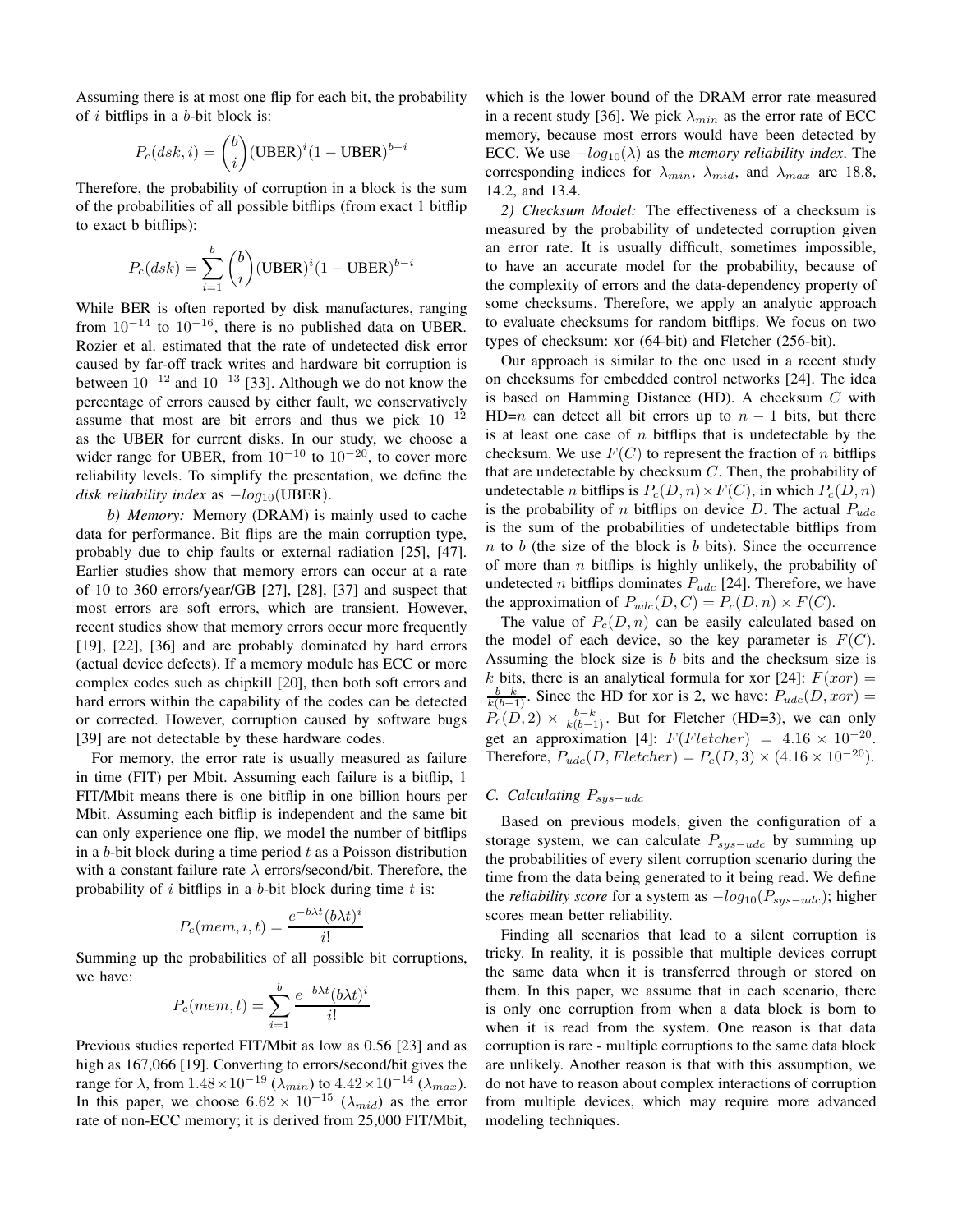| <b>Cfg</b> | Index |            |                           |  |
|------------|-------|------------|---------------------------|--|
| <b>Num</b> | Mem   | <b>Dsk</b> | <b>Description</b>        |  |
|            | 13.4  | 10         | worst mem & dsk           |  |
| 2          | 14.2  | 12         | non-ECC mem & regular dsk |  |
| 3          | 18.8  | 12         | ECC mem & regular dsk     |  |
| 4          | 18.8  | 20         | ECC mem & best dsk        |  |

TABLE I: Sample System Configurations. *This table shows four configurations of a local file system that we will study throughout the paper.*

Determining whether a value of  $P_{sys-udc}$  is good enough for a storage system is not easy. Ideally, the best value of  $P_{sys-udc}$  is 0, but this is impossible. In reality,  $P_{sys-udc}$  is a tradeoff between reliability and performance; it should be low enough such that SDC is extremely rare, but at the same time it should not hinder the system's performance. In this paper, we use *Zettabyte Reliability* as a reliability goal of storage systems. Zettabyte reliability means that there is at most one SDC when reading one Zettabyte data from a storage system. With our models, assuming the block size and the IO size is 4KB, this goal translates to  $P_{sys-udc} = P_{goal} = 3.46 \times 10^{-18}$ , which in terms of a reliability score is 17.5. Note that the numerical value of the reliability goal may differ depending on the accuracy of the assumptions and models, and it may not be precise; our purpose is to use it as a way to demonstrate how to make proper tradeoffs between performance and protection in a storage system.

#### *D. Example: NCFS*

To illustrate how to apply the framework to evaluate the reliability of a storage system, we use a local file system with no checksum (NCFS) as an example. We focus on four configurations of the system, as listed in Table I. Within the range for each index, we use the minimum value to represent the worst memory or disks which may be faulty or prone to corrupting data. We use the maximum disk index to represent disks that are much more reliable than regular disks. Therefore, config 1 has the worst components while config 4 has the best. Config 2 is likely to be a consumer-level system with non-ECC memory and a regular disk. Config 3 may be representative of a server with ECC memory.

The timeline of a data block from being generated to being accessed is shown in Figure 1a. A writer application generates the block at  $t_0$ . The block stays in memory until  $t_1$  when it is flushed to disk. The block is then read into memory at  $t_2$  and finally accessed by a reader application at  $t_3$ . The residency time of the block in writer's memory and reader's memory is  $t_1 - t_0$  and  $t_3 - t_2$  respectively. Since most file systems flush dirty blocks to disk at regular time intervals (usually 30 seconds), we assume  $t_1 - t_0$  to be 30 seconds for all blocks in this paper.

Based on the "one corruption" assumption, there are three scenarios that will lead to silent data corruption: corruption that occurs in the reader's memory, disk, or the writer's memory. Therefore,  $P_{sys-udc}$  for NCFS is approximately the sum of the probabilities of corruption in each device:

$$
P_{\text{NCFS}-udc} = P_c(mem, t_{resident}) + P_c(dsk)
$$

$$
+ P_c(mem, 30)
$$

where  $t_{resident} = t_3 - t_2$  is the residency time (in seconds) of the block in the reader's memory and 30 is the residency time of it in the writer's memory.  $P_{sys-udc}$  is a function of three variables: the reliability indices of memory and disk in the system, and the residency time  $t_{resident}$ .

The reliability score of NCFS ( $t_{resident} = 1$ ) is shown in Figure 2a, with the four configurations marked as " $\times$ ". We choose  $t_{resident} = 1$  because it represents a best case (approximately) for reliability and we will discuss the sensitivity of reliability score to  $t_{resident}$  in Section III-C.

As one can see from the figure, when either the disk or the memory reliability index is low, corruption on that device dominates the reliability score. For example, when the disk reliability index is 12, the reliability score of the system almost does not change when the memory reliability index varies; both config 2 and 3 have a score of 7.4. But when the disk is more reliable, memory corruption starts to dominate and the reliability score increases as the memory reliability index increases. When both reliability indices are high, NCFS with config 4 has the best reliability score of 12.8, still less than the Zettabyte reliability goal (17.5).

# III. FROM ZFS TO Z<sup>2</sup>FS

To explore end-to-end concepts in a file system, we now present two variants of ZFS:  $E^2ZFS$ , which takes the straightforward end-to-end approach, and  $Z^2FS$ , which employs the flexible end-to-end data integrity. Specifically, we show how ZFS, a modern file system with strong protection against disk corruption, can be further hardened with end-to-end data integrity to protect data all the way from application to disk, achieving Zettabyte reliability with better performance.

# *A. ZFS: the Original ZFS*

ZFS is a state-of-the-art open source file system originally created by Sun Microsystems with many reliability features. ZFS provides data integrity by using checksums, data recovery with replicas, and consistency with a copy-on-write transactional model [12]. In addition, other mechanisms such as pooled storage, inline deduplication, snapshots, and clones, provide efficient data management.

*1) Background:* One important feature that distinguishes ZFS from most other file systems is that ZFS provides protection from disk corruption by using checksums. ZFS maintains a *disk checksum* (Fletcher, by default) for each disk block and keeps the checksum in a block pointer structure. As shown in Figure 1b, when ZFS writes a block to disk at  $t_1$ , it generates a Fletcher checksum. When ZFS reads the block back, it verifies the checksum and places it in the page cache. In this manner, ZFS is able to detect many kinds of corruption caused by disk faults, such as bit rot, phantom writes, and misdirected reads and writes [12].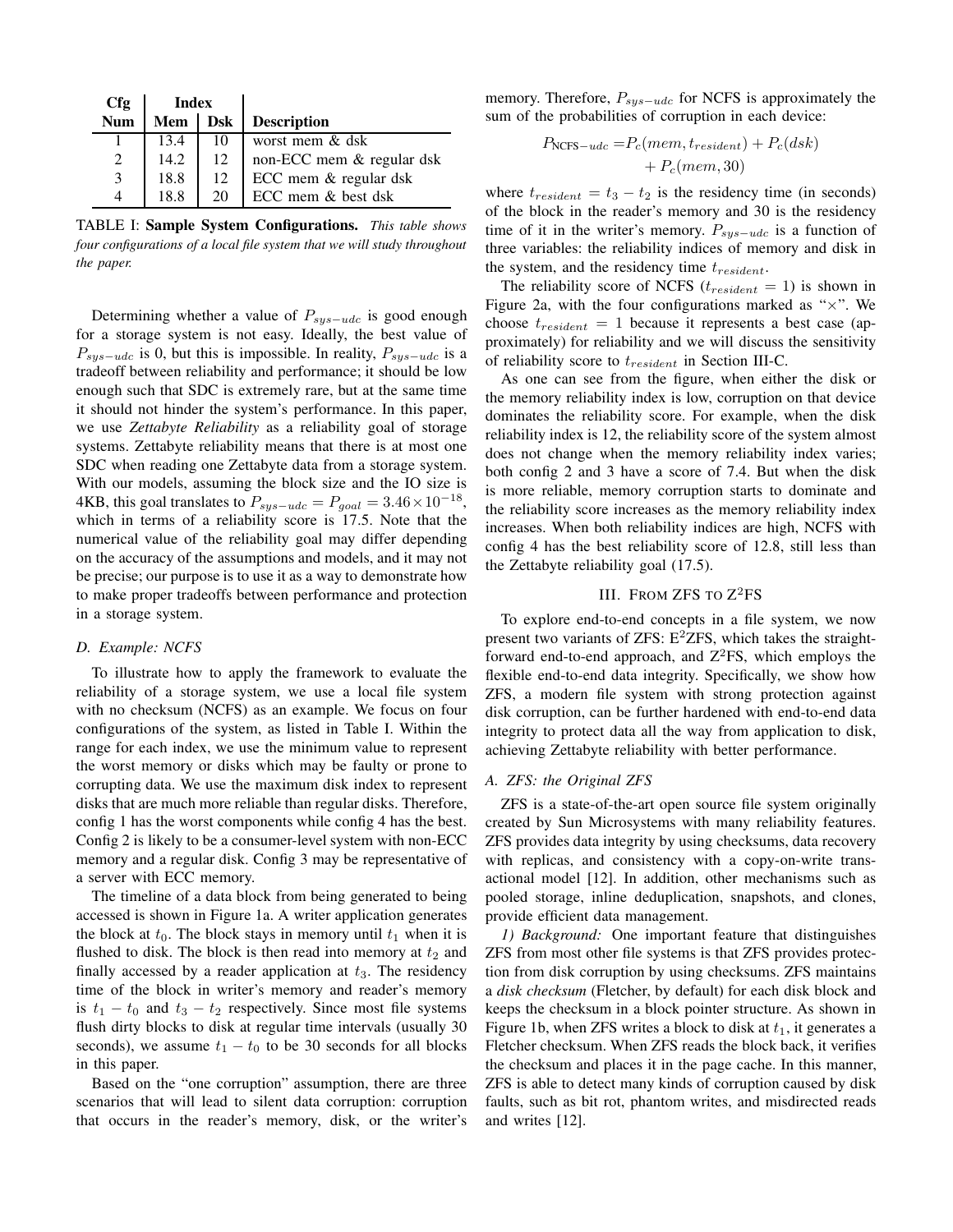

Fig. 1: **Timeline of a Data Block.** *This figure shows timeline of a block from being generated by the writer*  $(t_0)$  *to being read by the reader* (t<sub>3</sub>) in NCFS, ZFS, E<sup>2</sup>ZFS, and Z<sup>2</sup>FS. Each timeline consists of three parts: writer in memory, storage (disk), and reader in memory. *The name of the checksum used to protect data during each time period is listed in the parentheses on the right of the device name. When there are two checksums during a time period, the underlined checksum is the primary checksum, as defined in Section III-C.1. Note that in (c), E*<sup>2</sup>*ZFS uses the same checksum (either xor or Fletcher) all the way through.*

However, a recent study [46], as well as some anecdotal evidence [3], [8], [9], shows that ZFS is vulnerable to memory corruption. The checksum in ZFS is only verified and generated at the boundary of memory and disk; once a block is cached in memory, the checksum is never verified again. Applications could read bad data from the page cache without knowing that it is corrupted. Even worse, if a dirty data page is corrupted before the new checksum is generated, the bad data will get to disk permanently with a matching checksum and later reads will not be able to detect the corruption.

*2) Reliability Analysis:* We apply the framework introduced in Section II to calculate the reliability score for ZFS. Similar to NCFS, there are three scenarios that cause SDC:

$$
P_{\text{ZFS}-udc} = P_c(mem, t_{resident})
$$
  
+  $P_{udc}(dsk, Fletcher)$   
+  $P_c(mem, 30)$ 

Because ZFS has on-disk blocks protected by Fletcher, only undetected corruption contributes to  $P_{\text{ZFS}-udc}$ .

Figure 2b depicts the reliability score of ZFS. With Fletcher protecting data on disk, the reliability score is now dominated by memory corruption. However, the reliability score is not improved much, due to the lack of protection of in-memory data. Both config 3 and config 4 have the highest reliability score of 12.8, but they are still below the reliability goal (17.5). It is interesting to see that config 4 in ZFS has the same best reliability score as itself in NCFS, which indicates that when both the disk and memory reliability indices are the highest, memory corruption is more severe than disk

corruption. Therefore, we need to protect data in memory.

# *B. E*<sup>2</sup>*ZFS: ZFS with End-to-end Data Integrity*

To improve the reliability of ZFS, data both in memory and on disk must be protected. One way to achieve this is to apply the straight-forward end-to-end concept. In common practice, the writer generates an application-level checksum for the data block and sends both the checksum and data to the file system. Because the page cache and the file system are not aware of the checksum, the writer usually uses a portion of the data block to store the checksum. When the reader reads back the block, it can verify the checksum portion to ensure the integrity of the data portion. The checksum protects the data block all the way from the writer to the reader.

Because ZFS already maintains a checksum for each ondisk block in the block pointer, we do not have to append the application checksum on top of ZFS's checksum. Instead, we can simply store the application checksum in the block pointer, replacing the original disk checksum. Therefore, we only have to expose the checksum to the reader and writer, and make sure the page cache and the file system are oblivious to the checksum.

*1) Implementation:* To achieve the straight-forward end-toend data integrity, we make the following changes to ZFS, transforming it into  $E^2ZFS$ .

First, we attach checksums to all buffers along the I/O path: user buffer, data page and disk block. Since ZFS already provides *disk checksum* for each disk block, we add *memory checksum* to the user buffer and the data page. It enables the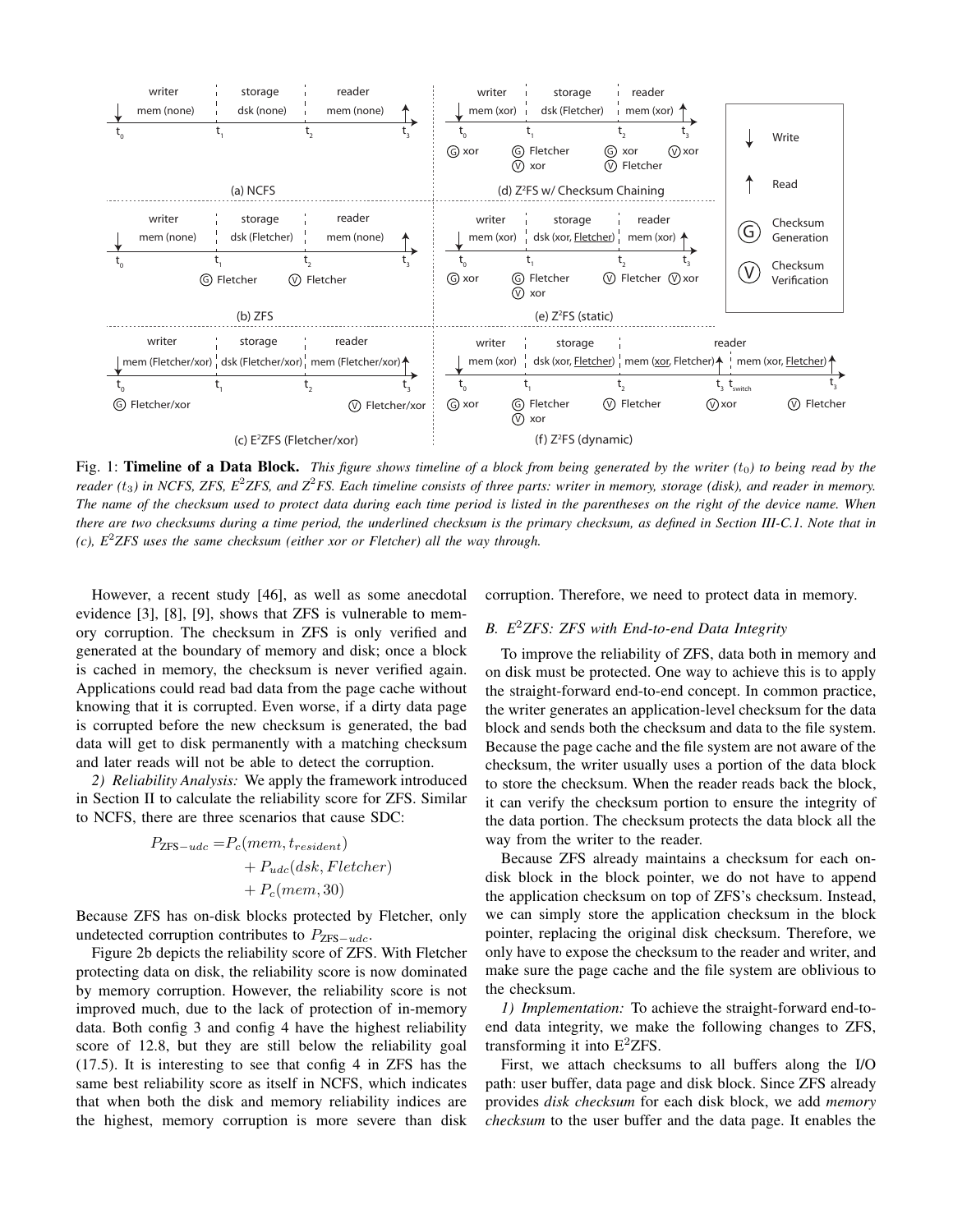

Fig. 2: **Reliability Score** ( $t_{resident} = 1$ ). *These figures illustrate contour plots of the reliability score of NCFS, ZFS, E*<sup>2</sup>*ZFS (xor), and E* 2 *ZFS (Fletcher). Darker color means lower score - worse reliability. On each plot, there are four points marked with a "*×*" representing the four configurations.*

system to pass checksums between the application and disk. Since only one checksum algorithm is used throughout the system, the memory checksum and the disk checksum are the same as the application-generated checksum, assuming the user buffers are always aligned to data pages. We will discuss the alignment issue in Section III-D.  $E^2ZFS$  currently supports both xor and Fletcher, but only one can be used at a time.

Second, we enhance the existing read/write system calls with a new argument to transfer checksums between user and kernel space. The new argument is a buffer containing all checksums corresponding to the blocks in the user buffer. On reads, the application receives both data and checksum, and thus is able to verify the integrity of data. On writes, the application must generate a checksum for each data block, and send both the data block and checksum through the new system call.

Finally, we modify the checksum handling at the boundary of memory and disk such that the checksum is always passed through this boundary without any extra processing.  $E^2ZFS$ simply stores both data and checksum on disk and does not generate or verify the checksum. In this way, only the applications (reader and writes) are responsible of verifying and generating the checksums, thus providing the straightforward end-to-end data integrity.

*2) Reliability Analysis:* The timeline of a data block from writer to reader is shown in Figure 1c.  $E^2ZFS$  uses one type of checksum (xor or Fletcher) all the way through. The writer generates the checksum for the data block at  $t_0$ , and passes both the checksum and data block to the file system. Both are then written to disk at  $t_1$  and read back at  $t_2$ . The reader receives them at  $t_3$  and verifies the checksum.

In  $E^2ZFS$ , only undetected corruption during each time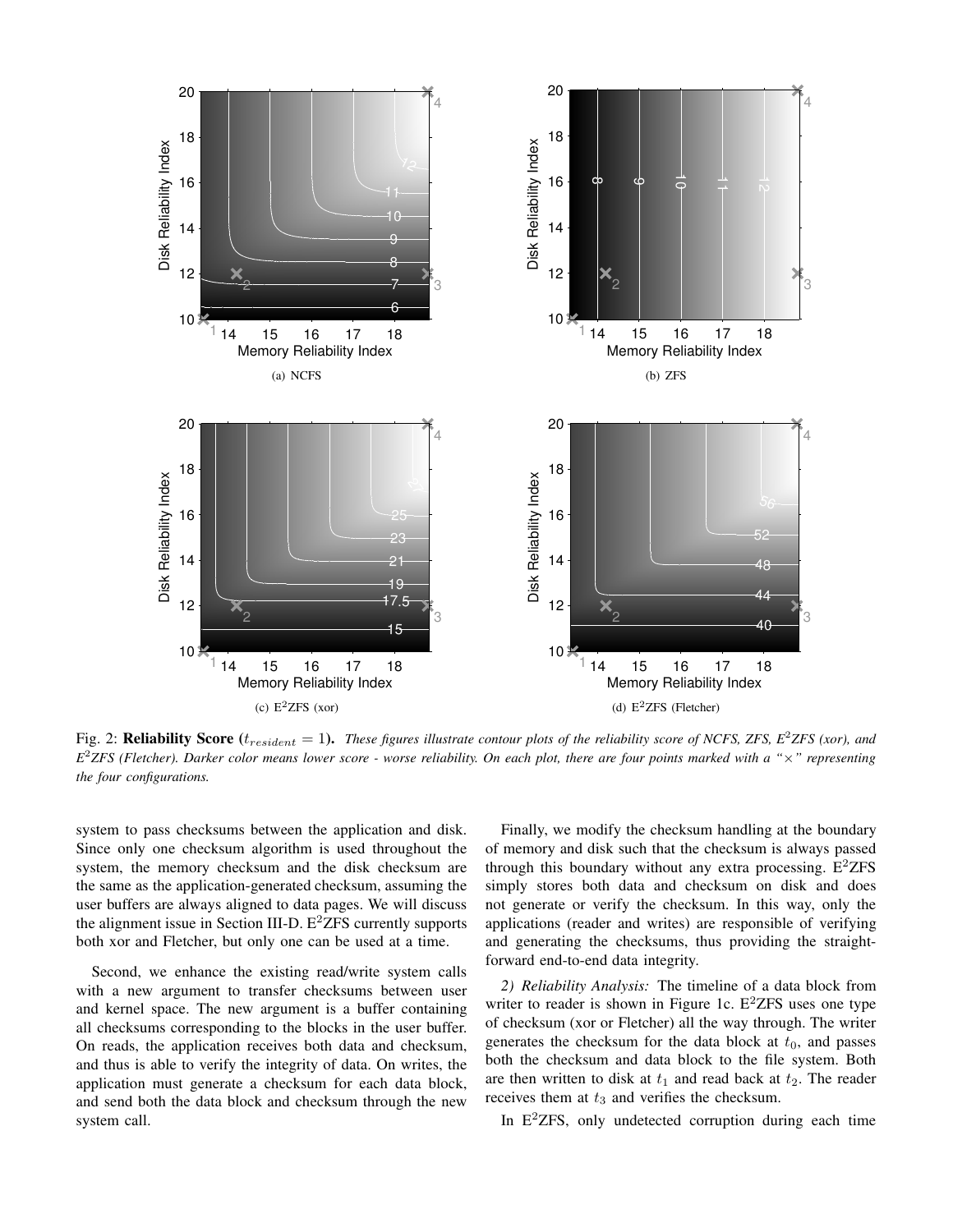| <b>System</b>       |        | TP (MB/s)   Normalized TP |
|---------------------|--------|---------------------------|
| ZFS.                | 656.67 | $100\%$                   |
| $E^2ZFS$ (Fletcher) | 558.22 | 85%                       |
| $E^2ZFS$ (xor)      | 639.89 | $97\%$                    |

TABLE II: Overhead of Checksum Calculation. *This table shows the throughput of sequentially reading a 1GB file from the* page cache in *ZFS*,  $E^2ZFS$  (xor), and  $E^2ZFS$ (*Fletcher*).

period causes a SDC; detected corruption would be caught by the checksum verification performed by the reader. The probability of undetected data corruption is:

$$
P_{\text{E}^2 \text{ZFS}-udc} = P_{udc}(mem, Fletcher/xor, t_{resident})
$$
  
+  $P_{udc}(dsk, Fletcher/xor)$   
+  $P_{udc}(mem, Fletcher/xor, 30)$ 

The reliability scores of  $E^2ZFS$  (xor) and  $E^2ZFS$  (Fletcher) are shown in Figure 2c and Figure 2d. Overall,  $E^2ZFS$ (Fletcher) has the best reliability, with all scores above the reliability goal; config 1 even gets a score of 36.6.  $E^2ZFS$ (xor) can meet the goal only when both disk and memory are more reliable. Config 4 has a score of 27.8 while both config 2 and 3 have a score of 17.1. Comparing both figures, when the disk corruption dominates (with an index below 12),  $E^2ZFS$  (Fletcher) is much better than  $E^2ZFS$  (xor), showing that Fletcher is clearly a better checksum for protecting blocks on disk.

*3) Performance Issues:* E <sup>2</sup>ZFS (xor) is less reliable than E<sup>2</sup>ZFS (Fletcher), but it offers better performance, especially when the reader is reading data from memory. Table II shows the throughput of reading a 1GB file from the page cache. As one can see, ZFS has the best throughput because there is no checksum calculation involved.  $E^2ZFS$  with Fletcher suffers a throughput drop of 15%. In contrast,  $E^2ZFS$  (xor) is able to achieve a throughput just 3% less than ZFS, with the checksum-on-copy optimization [15], which calculates the xor checksum while data is copied between kernel space and user space. The checksum-on-copy technique can be applied easily and efficiently due to the simplicity of xor checksum, but may not be a good option for stronger and more complex checksums such as Fletcher.

## *C. Z*2*FS: ZFS with Flexible End-to-end Data Integrity*

There are two drawbacks with the straight-forward end-toend approach. Besides the performance problem as shown above, it also suffers from untimely recovery: neither the page cache nor the file system is able to verify the checksum to detect corruption in time. To handle both problems, we build  $Z^2FS$  on top of the changes we have made in  $E^2ZFS$ by further applying the concept of flexible end-to-end data integrity. For the timeliness problem, a simple fix is to add an extra verification when the data is being flushed to disk and when the data is being read from disk. For the performance problem, however, more analysis and techniques are required.

We will focus on the performance problem in this section and discuss the timeliness problem in Section III-D.

*1) Static Mode with Checksum Chaining:* Looking at the reliability score and performance figures of  $E^2ZFS$ , a natural question one may ask is: can we combine  $E^2ZFS$  (xor) and E<sup>2</sup>ZFS (Fletcher) to make a system with better performance while still meeting the reliability goal? To answer this question, we introduce the static mode of  $Z^2FS$ ,  $Z^2FS$  (static), a hybrid of  $E^2ZFS$  (xor) and  $E^2ZFS$  (Fletcher) that uses xor as the memory checksum and Fletcher as the disk checksum. In static mode,  $Z^2FS$  must perform a checksum conversion at the cache-disk boundary. To handle the conversion correctly, we develop a technique called *Checksum Chaining*, which carefully changes the checksum to avoid any vulnerable window.

Z <sup>2</sup>FS (static) converts the checksum from xor to Fletcher when writing data to disk. With checksum chaining, it must generate the Fletcher checksum *before* verifying the xor checksum. In this way, the creation of the new Fletcher checksum occurs before the last use (verification) of the old xor checksum; the coverage of the new and old checksums overlaps. It is as if the two checksums are chained to each other. A successful verification of the xor checksum indicates that with high probability, the Fletcher checksum was generated over the correct data and thus Fletcher checksum is correct. If the order of generating Fletcher and verifying xor is reversed, there is a vulnerable window in between. If the data is corrupted in the window, the new Fletcher checksum will be calculated over the corrupted data, resulting in silent corruption, because the checksum actually "matches" the bad data.

The timeline of a data block in  $Z^2FS$  with checksum chaining is shown in Figure 1d. On the write path, the writer generates an xor checksum at first. When the block is being written to disk,  $Z^2FS$  generates a Fletcher checksum using checksum chaining and sends the Fletcher checksum and data to disk. On the read path,  $Z^2FS$  generates an xor checksum using checksum chaining when reading the data block from disk, and then passes it to the reader along with the data block. The reader finally verifies the xor checksum. As a side effect of checksum chaining, the xor checksum is verified at the cachedisk boundary on the write path and the Fletcher checksum is verified on the read path, which helps to catch any detectable corruption in time.

With checksum chaining,  $Z^2FS$  has to generate an xor checksum for each data block when reading it from disk, which may affect the performance. In fact, the same xor checksum already existed when the data block was first written by the application. Instead of regenerating the xor checksum on every read,  $Z^2FS$  simply stores both the xor checksum and the Fletcher checksum on disk when writing a data block, and then when reading it, both checksums are available. The Fletcher checksum is called the *primary checksum*, because it is the required disk checksum. By grouping both checksums and storing them on disk,  $Z^2FS$  skips the generation of xor checksum on the read path, thus improving the performance. Note that  $Z^2FS$  still need to verify the primary checksum (Fletcher) when reading a block from disk.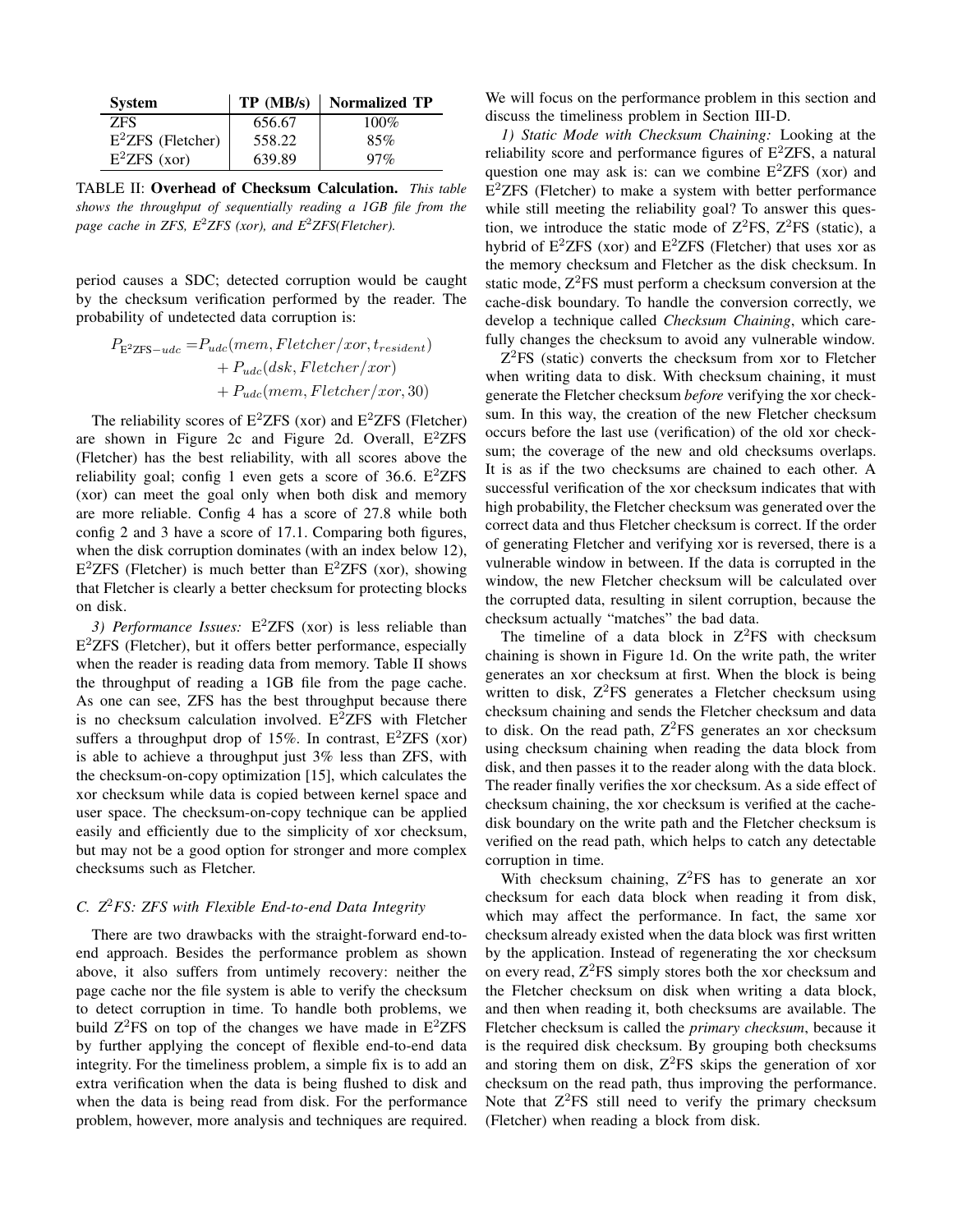

Fig. 4: **Reliability Score vs**  $t_{resident}$  in  $\mathbb{Z}^2$ **FS.** These figures show the relationship between reliability score and residency time in *Z* <sup>2</sup>*FS. The first three are for the static mode, and the last for the dynamic mode, in which the checksum switching occurs at 92 seconds.*



Fig. 3: Reliability Score ( $t_{resident} = 1$ ) of  $\mathbb{Z}^2$ FS (static).

*2) Reliability Analysis of Static Mode:* Figure 1e shows an updated timeline for  $Z^2FS$  (static) with this optimization. The probability of undetected corruption for  $Z^2FS$  (static) is:

$$
P_{Z^{2}FS-udc} = P_{udc}(mem, xor, t_{resident})
$$
  
+ 
$$
P_{udc}(dsk, xor \& Fletcher)
$$
  
+ 
$$
P_{udc}(mem, xor, 30)
$$

Note that the corruption on disk must be undetectable by both xor and Fletcher. Since the block will be checked against the Fletcher checksum at  $t_2$  and against the xor checksum at  $t_3$ , if either checksum catches the corruption, there will not be a silent data corruption.

The reliability score of  $Z^2FS$  (static) at  $t_{resident} = 1$ is shown in Figure 3. Since on-disk blocks are protected by Fletcher, memory corruption dominates. When memory corruption is severe with an index less than 13.7, the reliability score is below the goal. As the memory reliability index increases, the reliability score increases and becomes above the goal. However, as  $t_{resident}$  increases, the reliability score will decrease and at some point it is possible to drop below the goal.

To find out when we should use  $Z^2FS$  (static), we focus on memory reliability and  $t_{resident}$ . We take a close look at three cases based on the memory reliability index: 13.4 ( $\lambda_{max}$  =  $1.99 \times 10^{-14}$ ), 14.2 ( $\lambda_{mid} = 6.62 \times 10^{-15}$ ), and 18.8 ( $\lambda_{min} =$  $1.48 \times 10^{-19}$ ). Since Figure 3 shows that memory corruption dominates, the value of the disk reliability index in each case does not affect the reliability score. Therefore, we fix the disk reliability index at 10 for the first case, and at 12 for second and third case; the three cases now correspond to config 1, 2 and 3. Figure 4a, Figure 4b, and Figure 4c illustrate the reliability score of  $Z^2FS$  (static) versus residency time in all three cases.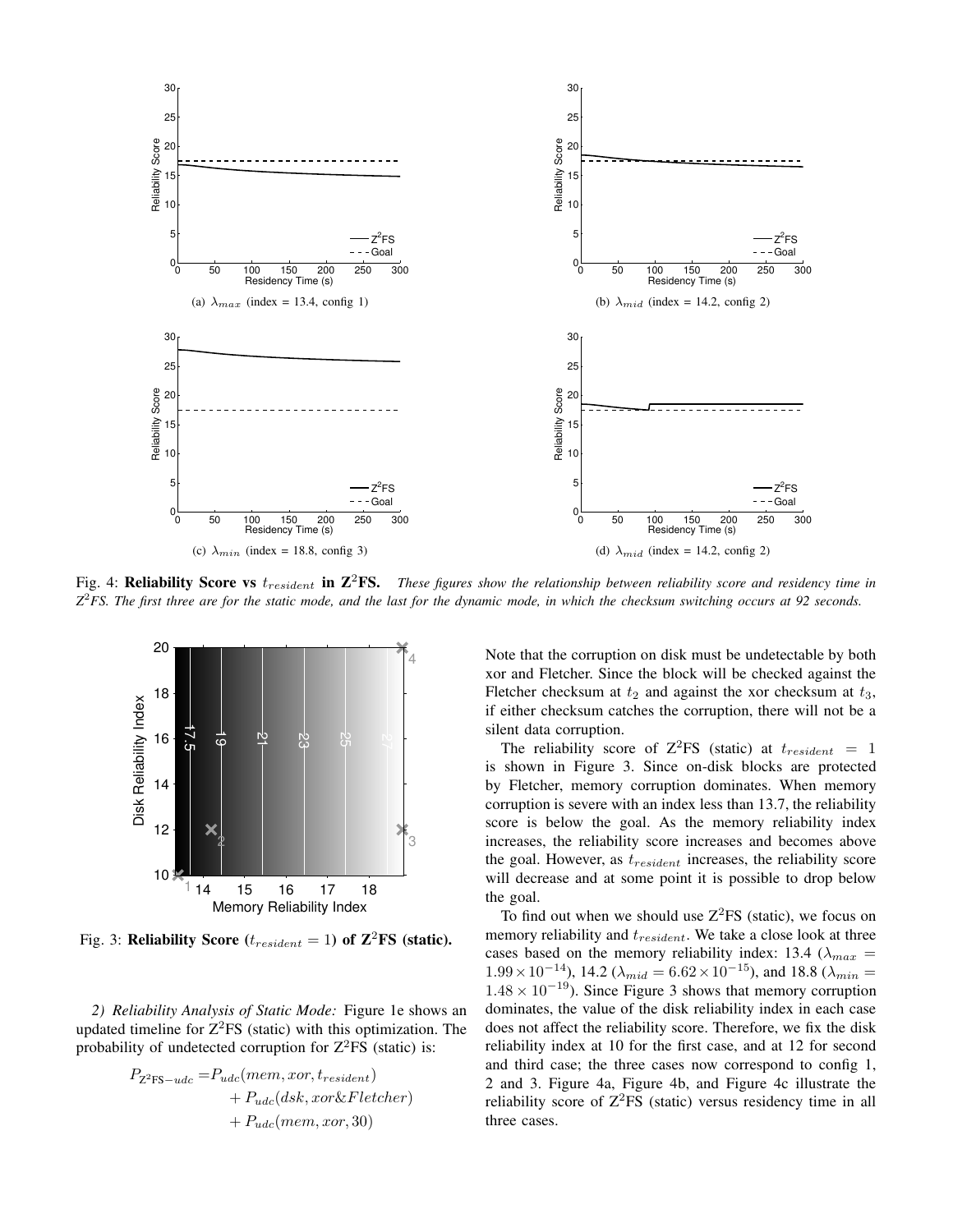In Figure 4c where the memory reliable index is maximum, the reliability score is above the goal and they will intersect after about seven weeks (not shown). It indicates that xor is probably strong enough for data in memory;  $Z^2FS$  (static) fits right into this case.

In contrast, when the index is minimum as shown in Figure 4a, the whole line of  $Z^2FS$  is below the goal. It shows that xor is not strong enough to protect data in memory. To handle this extreme case,  $Z^2FS$  (static) skips checksum chaining and uses Fletcher all the way through, but keeps the extra verification at the boundary of memory and disk. In this way,  $Z^2FS$  (static) can provide the same level of reliability as  $E^2ZFS$  (Fletcher).

The most interesting case is shown in Figure 4b with a memory reliability index of 14.2. When the residency time is less than 92 seconds,  $Z^2FS$  is able to keep the reliability score above the goal. However, after then the score drops below the goal and slowly converges to  $E^2ZFS$  (xor). In this case, in order to make sure the reliability score is always above the goal,  $Z^2FS$  may need to change to a stronger checksum at some point when data stays longer in memory.

*3) Dynamic Mode with Checksum Switching:* To prevent the reliability score from dropping below the goal as the residency time increases, we apply a technique called *Checksum Switching* to  $Z^2FS$  (static). The idea behind checksum switching is simple. On the read path, there are already two checksums on disk: xor and Fletcher.  $Z^2FS$  can simply read both checksums into memory; for the first  $t_{switch}$  seconds, Z <sup>2</sup>FS uses xor as the *weaker memory checksum* and then switch to Fletcher as the *stronger memory checksum* after  $t_{switch}$  seconds. It is just a simple change of checksum and there is no extra overhead. We call this mode  $Z^2FS$  (dynamic).

*4) Reliability Analysis of Dynamic Mode:* Figure 1f shows the timeline of a block in  $Z^2FS$  (dynamic mode). The static mode is essentially a special case of dynamic mode with a extremely large value of  $t_{switch}$  such that  $t_3$  is always in between  $t_2$  and  $t_{switch}$ .

*a)* Calculating  $P_{sys-udc}$ : Depending on whether  $t_3$  is before or after  $t_{switch}$ , we have:

$$
P_{Z^{2}FS-udc} = P_{udc}(mem, xor, t_{resident})
$$
  
+ 
$$
P_{udc}(dsk, xor \& Fletcher)
$$
  
+ 
$$
P_{udc}(mem, xor, 30)
$$

where  $t_3 = t_2 + t_{resident}$  is between  $t_2$  and  $t_{switch}$ , and:

$$
P_{Z^{2}FS-udc} = P_{udc}(mem, Fletcher, t_{resident})
$$
  
+  $P_{udc}(dsk, Fletcher)$   
+  $P_{udc}(mem, xor, 30)$ 

where  $t_3 = t_2 + t_{resident}$  is greater than  $t_{switch}$ .

*b)* Determining  $t_{switch}$ : By replacing  $t_{resident}$  in the first formula with  $t_{switch}$ , we can solve for  $t_{switch}$  from the equation below:

$$
P_{Z^2 \text{FS}-udc} = P_{goal}
$$

With the Zettabyte reliability goal  $P_{goal} = 3.46 \times 10^{-18}$  and  $\lambda_{mid}$ , we have  $t_{switch} = 92$ . Figure 4d shows the reliability



Fig. 5:  $t_{switch}$  of  $\mathbb{Z}^2$ FS (dynamic). *This figure shows a contour plot of the required switching time to provide Zettabyte reliability in Z* <sup>2</sup>*FS (dynamic), with respect to different disk and memory reliability index. The z axis is the base 10 logarithm of*  $t_{switch}$  *in seconds.* 

score of  $Z^2FS$  in dynamic mode. As we can see from the figure, checksum switching occurs at 92 seconds so that the score afterwards is still above the goal.

By varying both the disk and memory reliability index, we have Figure 5 showing the values of  $t_{switch}$  that are required to meet the goal of Zettabyte reliability. When the memory reliability index is high ( $\lambda = \lambda_{min}$ , e.g., config 3 and 4),  $t_{switch}$  is about seven weeks; in this case,  $Z^2FS$  (static) is strong enough, which also offers the best performance. When the memory reliability index is extremely low (e.g., config 1), Z <sup>2</sup>FS (static) keeps using Fletcher as both disk and memory checksum to provide the best reliability. When the memory reliability index is in between (e.g., config 2),  $Z^2FS$  (dynamic) strikes a nice balance between reliability and performance by switching the checksum at  $t_{switch}$ .

### *D. Discussion*

We now discuss two remaining technical issues: error handling and application integration.

*c) Error Handling:* Both  $E^2ZFS$  and  $Z^2FS$  use checksums to verify data integrity. Whenever a mismatch happens, it is reasonable to think the data is corrupted, not the checksum, because the checksum is usually much smaller than the data it protects and has a lower chance of becoming corrupted. In the unusual case where the checksum is corrupted, good data would be considered corrupted. This false positive about data corruption does not hurt data integrity; in fact, any checksum mismatch indicates that the data cannot be trusted, either because the data itself is corrupted, or because the checksum cannot prove the data is correct. Therefore, both systems must handle verification failures properly.

In  $E^2ZFS$ , there is only one verification, which occurs when the reader reads a data block. If the verification fails, the reader will re-read the same block from the file system. If the corruption happens in the page cache (reader's memory),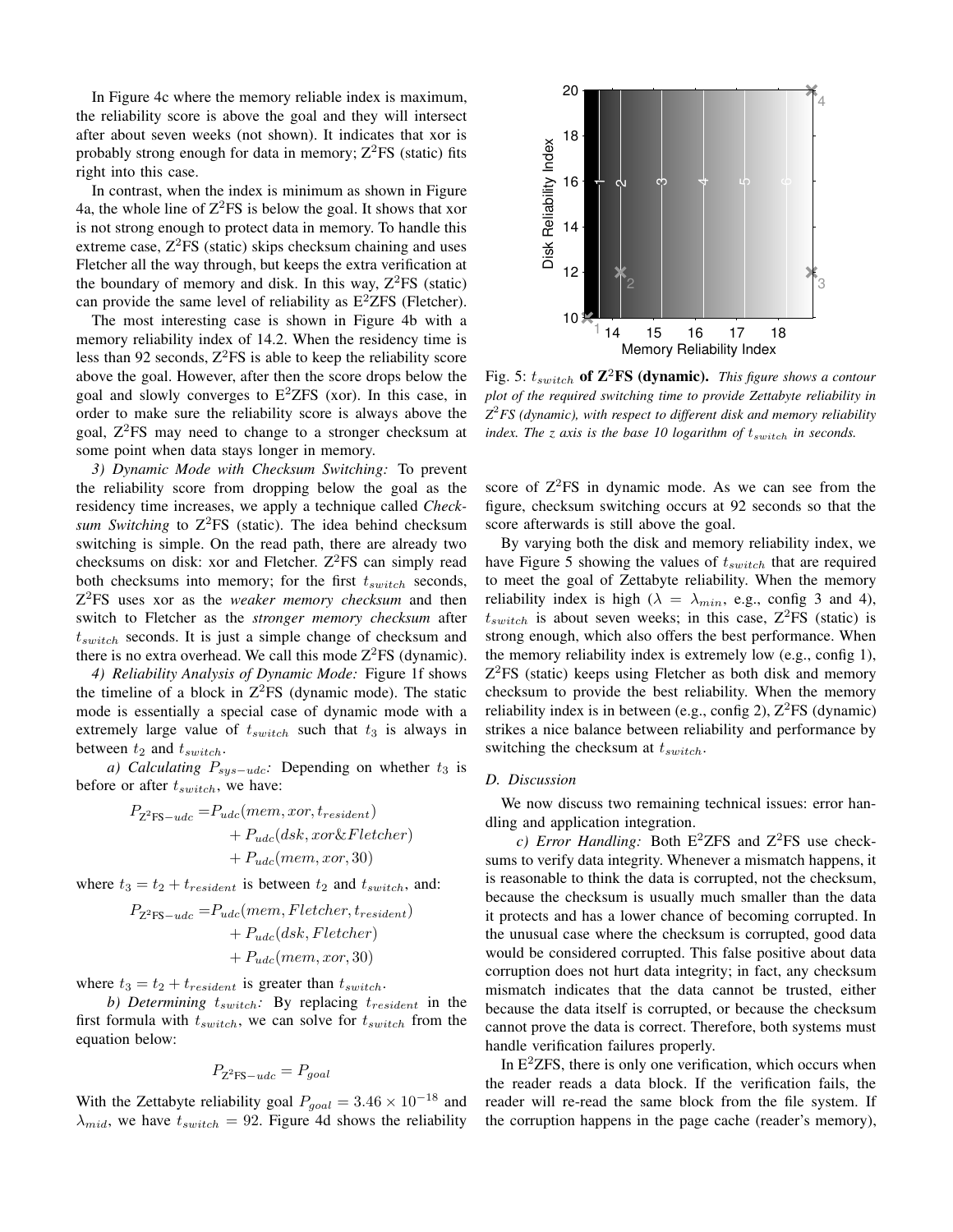

Fig. 6: Example of Aligned and Unaligned Reads. *This figure illustrates how*  $Z^2$ *FS handles aligned and unaligned reads. Small squares represent page checksums and small triangles represent user checksums. The dark area represents the requested data.*

 $E<sup>2</sup>ZFS$  can get the correct data from disk and return it to the reader. However, if the corruption occurs before the block is written to disk on the write path, it is too late to recover from the corruption. This is the timeliness problem of the straightforward end-to-end approach.

As we mentioned in Section III-C.1, to solve the problem,  $Z<sup>2</sup>FS$  has extra checksum verifications at the boundary of memory and disk. On the write path, the verification is part of the checksum chaining. If it fails,  $Z^2FS$  aborts the write immediately and inform the application, thus preventing corrupt data going to disk. The application then can re-write the block. On the read path,  $Z^2FS$  verifies the primary checksum (Fletcher) after getting a data block from disk and will re-read it if the verification fails.

Note that informing the application about the failed write is quite challenging. It is easy for synchronous writes; because the verification occurs before the write system call returns, the application can just check the return value of the system call. However, for asynchronous writes, the verification is performed by the background flushing thread. To properly return the error information to the application, our solution in  $Z^2FS$  is to use a modified fsync system call.  $Z^2FS$  creates an error table for each opened file to record which data page fails the verification. Whenever *fsync* is called, it checks the error table of the corresponding file and returns all block numbers found in the table. Because at that time all verifications of dirty pages belonging to the file have already finished, *fsync* can give the most up-to-date error information. Therefore, by calling *fsync* periodically, the application can know the latest status of the blocks it wrote and perform necessary recovery in time.

*d) Compatibility with Existing Applications:* The compatibility issue mainly comes from the the new interfaces.

First, so far, we have assumed the user buffer is always aligned to page size. In fact,  $Z^2FS$  does support generic requests with arbitrary offset and size through checksum chaining. For example, Figure 6 illustrates how  $Z^2FS$  handles aligned and generic read requests respectively. In the aligned case,  $Z^2FS$  simply returns all three checksums to the application. But when dealing with the unaligned reads,

|                | ZFS                  | $E^2ZFS$             | $\mathbf{Z}^2\mathbf{FS}$ |  |
|----------------|----------------------|----------------------|---------------------------|--|
| <b>Timing</b>  | act res              | act res              | act res                   |  |
| $t_0 \sim t_1$ | $\times$             | $d_3r$<br>$\epsilon$ | $d_1r$                    |  |
| $t_1 \sim t_2$ | $d_2r$<br>$\epsilon$ | $\tilde{d_3r}$<br>e  | $d_2r$<br>$\epsilon$      |  |
| $t_2 \sim t_3$ |                      |                      | $d_3r$                    |  |

TABLE III: Fault Injection Results. *The columns (from left to right) show the time period when the fault was injected (Timing), how the system and the reader reacts (act) and the result of the read request from the reader (res). Under the act column, "* $d_i r$ *" means the corruption is detected at* t<sup>i</sup> *and a retry is performed. Under the res column, "*×*" means silent data corruption, "*e*" means the corruption is detected but can not be recovered (assuming there is only one copy of the data on disk), and "*√ *" means the reader gets good data.*

 $Z<sup>2</sup>FS$  calculates a new checksum that covers the requested data and sends it to the application. The order of checksum generation and verification conforms with checksum chaining: generate the user checksum first and then verify all three page checksums. The same technique is applicable to  $E^2ZFS$ , but in common practice, the straight-forward end-to-end approach only supports aligned reads and writes.

Second, the new read/write interfaces may require the application to be aware of the checksums. For applications that really care about data integrity, we believe such changes are necessary. The exposed checksums can be further utilized by applications to protect data at the user level. For other applications that may not want to make changes, both  $E^2ZFS$ and  $Z^2FS$  provide a compatibility library that preserves the traditional interfaces. The library performs checksum generation and verification on behalf of the application. The tradeoff is that applications do not have access to the checksums, thus losing some data protection at the user level. We should note that currently  $E^2ZFS$  and  $Z^2FS$  do not support memorymapped I/O.

#### IV. EVALUATION

We now evaluate and compare  $E^2ZFS$  and  $Z^2FS$  along two axes: reliability and performance. Specifically, we want to answer the following questions:

- How do they handle various data corruption?
- What is the the overall performance of both systems?
- What is the impact of checksum switching on performance?
- What is the performance of both systems on real-world workloads?

We perform all experiments on a machine with a singlecore 2.2GHz AMD Opteron processor, 2GB memory, and a 1TB Hitachi Deskstar hard drive. We use Solaris Express Community Edition (build 108), ZFS pool version 14 and ZFS file system version 3.

## *A. Reliability*

The analyses in Section III showed theoretically how  $Z^2FS$ can achieve Zettabyte Reliability with different reliability levels of disk and memory. In practice, however, it is difficult to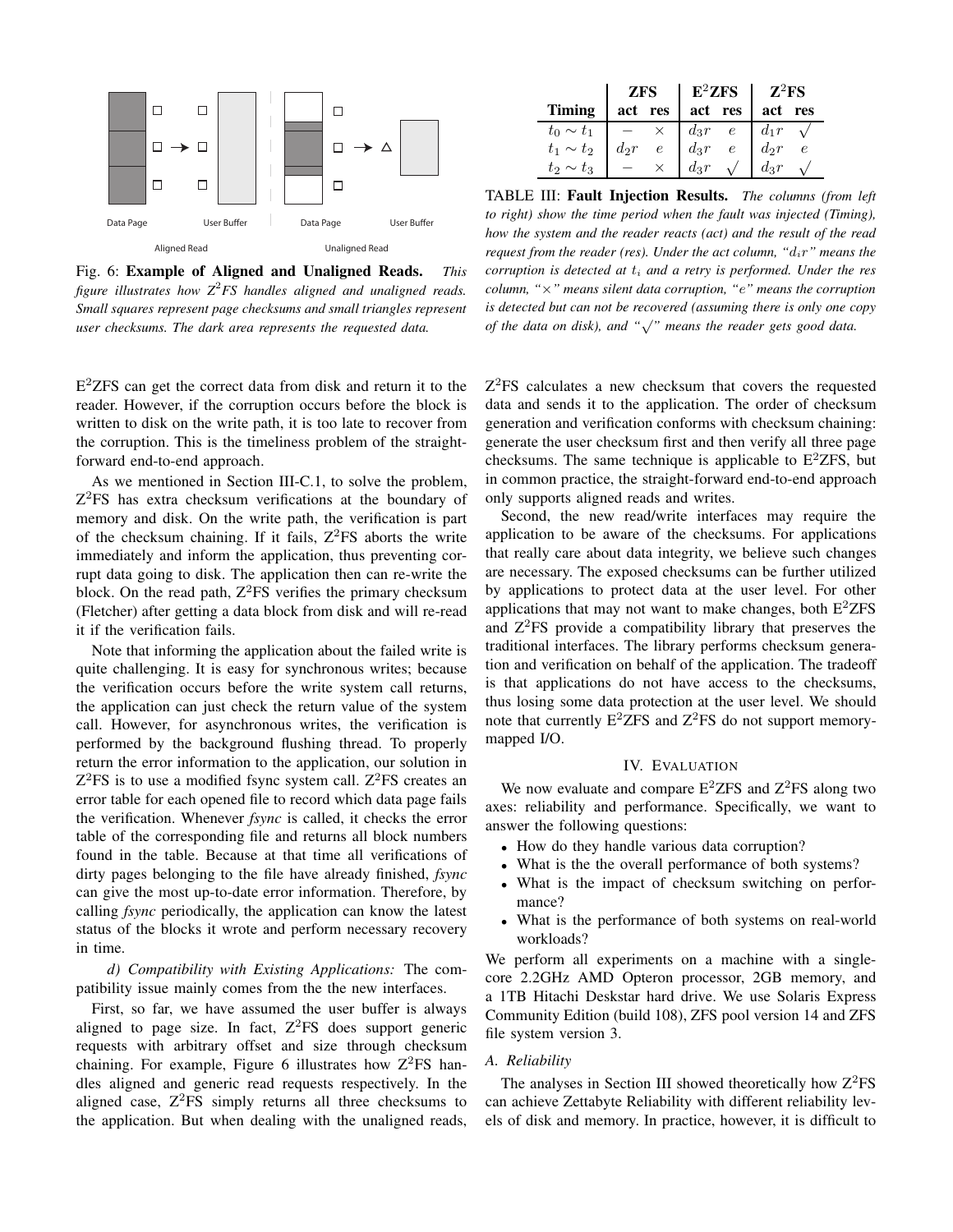

Fig. 7: Micro Benchmark. *This graph shows the results of several micro benchmarks on ZFS, E*<sup>2</sup> *ZFS, and Z*<sup>2</sup>*FS (static). The bars are normalized to the throughput of ZFS. The absolute values in MB/s are shown on top.*



Fig. 8: Macro Benchmark. *This figure shows the throughput of our macro benchmarks on ZFS,*  $E^2ZFS$ *,*  $Z^2FS$ *(static), and Z*<sup>2</sup>*FS (dynamic). Each workload runs for 720 seconds.*  $Z^2FS$  (dynamic) has  $t_{switch} = 92$  *seconds.* 

experimentally measure the reliability of a system, especially since we have no knowledge of the actual failure rate of the disk and memory in use. Therefore, we focus on demonstrating the advantage of flexible end-to-end data integrity in detecting and recovering from corruption, through a series of fault injection experiments.

We inject a single bit flip to a data block during each time period in Figure 1, and record how each system reacts and whether the reader can get correct data. We perform the same set of experiments on all three systems,  $ZFS$ ,  $E^2ZFS$ , and  $Z^2$ FS.

Table III summarizes the fault injection results. For the fault injected before the block goes to disk ( $t_0 \sim t_1$ ), only Z<sup>2</sup>FS is able to detect it before  $t_1$  and ask the writer to retry, thus preventing corrupt data getting to disk. The reader in  $E^2ZFS$ can also detect the fault at  $t_3$ , but it is too late to recover the data. When data on disk is corrupted  $(t_1 \sim t_2)$ , neither  $E<sup>2</sup>ZFS$  nor  $Z<sup>2</sup>FS$  is able to recover. For the fault injected after the block leaves disk on the read path ( $t_2 \sim t_3$ ), the reader in both  $Z^2FS$  and  $E^2ZFS$  can detect it and re-read the block from disk. Since ZFS only has protection for on-disk blocks, it can only catch corruption that occurs on disk.

#### *B. Overall Performance*

We use a series of micro and macro benchmarks to evaluate the performance of  $E^2ZFS$  and  $Z^2FS$ . All benchmarks are compiled with the compatibility library.

*e) Micro Benchmark:* Figure 7 shows the results of our micro benchmark experiments. Sequential write/read is writing/reading a 1GB file in 4KB requests. Random write/read is writing/reading 100MB of a 1GB file in 4KB requests. To avoid the effect of checksum switching,  $Z^2FS$  is in static mode. From Figure 7, one can see that under random write and random read (cold), the performance of  $Z^2FS$  and  $E^2ZFS$ is close to ZFS. Because both workloads are dominated by disk seeks, the overhead of checksum calculation is small. In the cases where the cache is warm, since no physical I/Os are involved, the calculation of checksums dominates the processing time.  $E^2ZFS$  (Fletcher) is about 15-17% slower than ZFS, while both  $E^2ZFS$  (xor) and  $Z^2FS$  only have a 3% throughput drop. In sequential write and sequential read (cold), the performance of  $Z^2FS$  is comparable to  $E^2ZFS$  (Fletcher).

*f) Macro Benchmark:* We use filebench [40] as our macro benchmark. We choose webserver, fileserver and varmail to evaluate the overall application performance on  $E^2ZFS$ and  $Z^2FS$ . Figure 8 depicts the throughput of these workloads.

Webserver is a multi-threaded read-intensive workload. It consists of 100 threads, each of which performs a series of open-read-close operations on multiple files and then appends to a log file. After reaching a steady state, all reads are satisfied by data in the page cache. Therefore, the throughput is mainly determined by the overhead of checksum calculation. As shown in Figure 8,  $E^2ZFS$  (xor) and  $Z^2FS$  (static) has the closest performance to ZFS, because they always calculate the xor checksum.  $E^2ZFS$  (Fletcher) is about 15% percent slower than ZFS, which matches our previous micro benchmark result. In  $Z^2FS$  (dynamic), the memory checksum is changed from xor to Fletcher when a block stays in memory for more than 92 seconds, so the overall throughput is in between  $Z^2FS$ (static) and  $E^2ZFS$  (Fletcher).

Fileserver is configured with 50 threads performing creates, deletes, appends, whole-file writes and whole-file reads. It's write-intensive with a 1:2 read/write ratio. In this case, the throughput of  $Z^2FS$  is comparable to  $E^2ZFS$  (Fletcher) and  $E^2ZFS$  (xor).

Varmail emulates a multi-threaded mail server. Each thread performs a set of create-append-sync, read-append-sync, read, and delete operations. It has about half reads and half writes and is dominated by random I/Os. Therefore, the overall throughput of  $Z^2FS$  and  $E^2ZFS$  is no different than ZFS.

#### *C. Impact of Checksum Switching*

One key parameter in  $Z^2FS$  is  $t_{switch}$ , which is the maximum residency time of a data block in reader's memory before checksum switching occurs. The value of  $t_{switch}$  indicates a tradeoff between reliability and performance. Given a reliability goal, longer  $t_{switch}$  means worse reliability score (still above the goal), but better performance because the weaker memory checksum can be used for a longer time.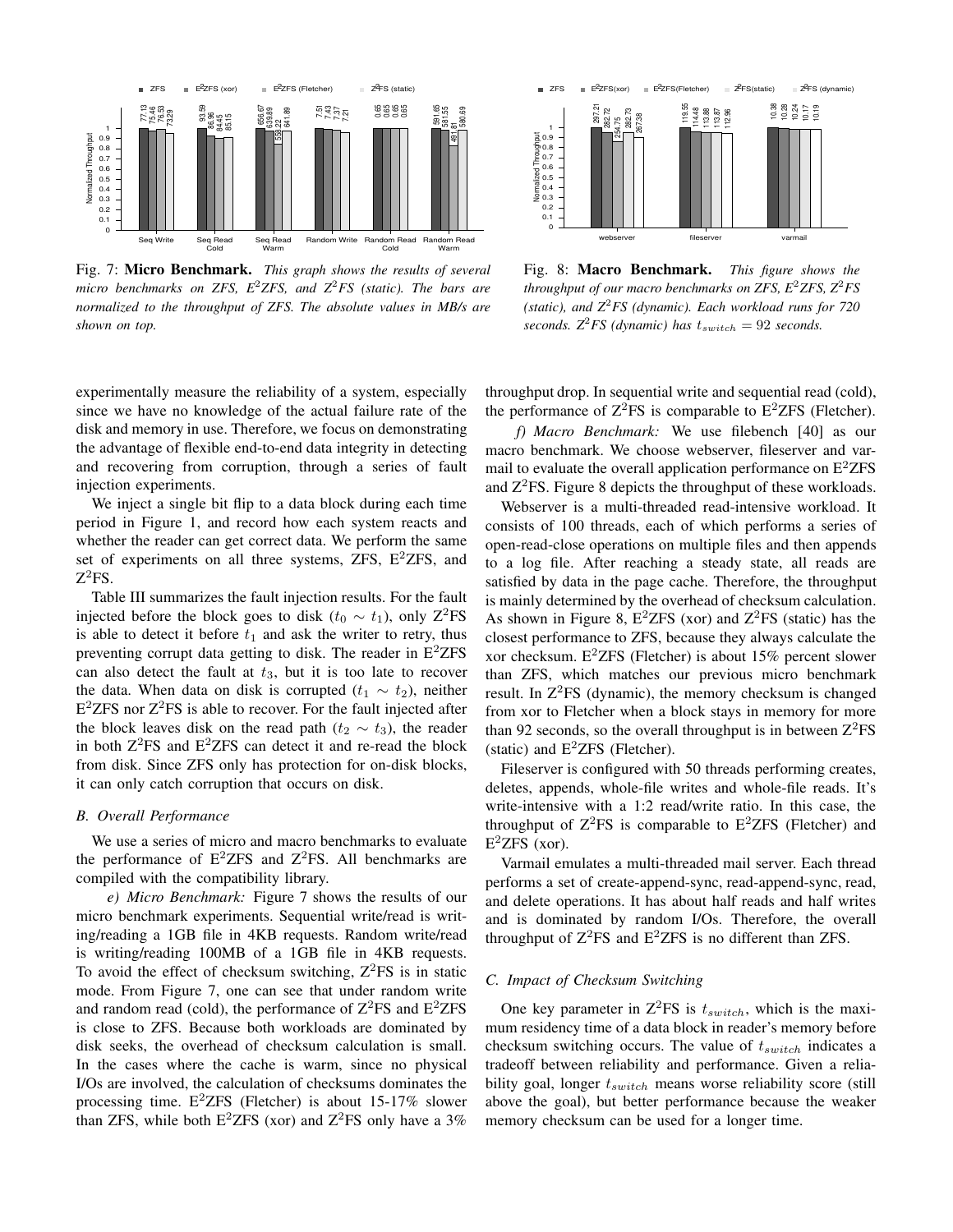| Trace                       | Read  | Cache           | Before After              |  |
|-----------------------------|-------|-----------------|---------------------------|--|
| <b>Num</b>                  | Count | <b>Hit Rate</b> | $t_{switch}$ $t_{switch}$ |  |
|                             | 14343 | 98.0%           | 34.5% 65.5%               |  |
| $\mathcal{D}_{\mathcal{L}}$ | 35209 | 96.9%           | $58.9\%$ 41.1\%           |  |
| 3                           | 61437 | 98.8%           | 83.7% 16.3%               |  |

TABLE IV: Trace Characteristics. *Read count is the total number of 4KB-read in each trace. Hit rate is the cache hit rate for data reads. Before/After*  $t_{switch}$  *is the percentage of warm reads that access a data block with a residency time less/greater than*  $t_{switch} = 92$  *seconds.* 



Fig. 9: Webserver Throughput with Different  $t_{switch}$ . This *figure illustrates the throughput changes of webserver as*  $t_{switch}$ *increases. The dashed line and dotted line represent the throughput of webserver on Z*<sup>2</sup>*FS (static) and E*<sup>2</sup> *ZFS (Fletcher) respectively. The runtime of the webserver workload is 720 seconds.*

To understand the impact of checksum switching, we run the webserver workload on  $Z^2FS$  (dynamic) and vary  $t_{switch}$ . Figure 9 illustrates the relationship between the throughput of the workload and  $t_{switch}$ . As  $t_{switch}$  increases, the performance of  $Z^2FS$  (dynamic) gets closer to  $Z^2FS$  (static), because more and more warm reads are verifying the xor checksum. When  $t_{switch}$  is the same as or longer than the runtime,  $Z^2FS$ (dynamic) matches the performance of  $Z^2FS$  (static). Even when  $t_{switch}$  is short (e.g., 30 seconds),  $Z^2FS$  (dynamic) still outperfoms  $E^2ZFS$  (Fletcher).

# *D. Trace Replay*

So far we have shown the performance benefit of  $Z^2FS$ using artificially generated workloads. Now, we evaluate  $Z^2FS$ by replaying real-world traces. We use the LASR systemcall traces [2] collected between 2000 and 2001, which cover thirteen machines used for software development and research projects. The traces are not I/O intensive, but they contain realistic access patterns that are hard to emulate with controlled benchmarks. We build a single-threaded trace replayer to sequentially replay the system calls at the same speed as they were recorded. All unaligned read and write requests are converted into aligned ones such that we can replay the trace

|                             | Total Read Time (s) |                           |                           |  |
|-----------------------------|---------------------|---------------------------|---------------------------|--|
| <b>Trace</b>                | $E^2ZFS$            | $\mathbf{Z}^2\mathbf{FS}$ | $\mathbf{Z}^2\mathbf{FS}$ |  |
| <b>Num</b>                  | (Fletcher)          | (static)                  | (dynamic)                 |  |
|                             | 1.00                | $0.91(9.0\%)$             | $0.95(5.0\%)$             |  |
| $\mathcal{D}_{\mathcal{L}}$ | 4.34                | 3.73 $(14.1\%)$           | 3.82 $(12.0\%)$           |  |
| 3                           | 6.58                | 5.46 (17.0%)              | 5.47 (16.9%)              |  |

TABLE V: Trace Replay Result. *The table shows the total time spent on read system calls for each trace on each system. The percentage in the parentheses is the speedup of Z*<sup>2</sup>*FS with respect to E*<sup>2</sup> *ZFS (Fletcher).*

on  $E^2ZFS$ , which only supports aligned requests.

We choose three one-hour long traces from the collection and replay them on  $E^2ZFS$  (Fletcher),  $Z^2FS$  (static), and  $Z^2FS$ (dynamic,  $t_{switch} = 92$ ). The characteristics of the traces are listed in Table IV and the results are shown in Table V. As one can see from the tables, overall,  $Z^2FS$  has better performance than  $E^2ZFS$  (Fletcher). In trace 3, most of the warm reads (83.7%) are accessing data blocks with a residency time less than 92 seconds, and thus there are more calculations of xor checksum than Fletcher on  $Z^2FS$  (dynamic), which makes its performance closer to  $Z^2FS$  (static). In contrast, 65.5% of the warms reads in trace 1 are of blocks that have stayed in memory for more than 92 seconds, so the performance of  $Z^2FS$  (dynamic) is closer to  $E^2ZFS$  (Fletcher). Therefore, workloads dominated by warm reads can benefit most from  $Z<sup>2</sup>FS$  (dynamic) if most read accesses to a block occur during the first  $t_{switch}$  seconds of that block in memory.

## V. RELATED WORK

A large body of research has been focusing on modeling device-level errors such as memory errors [22] and latent sector errors [29], [35]. There are also many studies on reliability modeling for RAID systems [13], [16], [30]. However, only a few of them cover silent data corruption. Rozier et al. present a fault model for Undetected Disk Errors (UDE) in RAID systems [33]. They build a framework that combines simulation and model to calculate the manifestation rates of undetected data corruption caused by UDEs. Krioukov et al. use model checking to analyze various protection techniques used in current RAID storage systems [21]. They study the interaction between these techniques and find design faults that may lead to data loss or data corruption. In comparison, our work focuses on bit errors from various devices (not just disk or RAID). We use analytical models to evaluate the reliability of different devices and different checksums in terms of the probability of undetected corruption. Our framework calculates a system-level metric that can be used to compare the reliability of different storage systems.

The protection scheme in the Linux Data Integrity Extension (DIX) [31] and the T10 Protection Information (T10-PI) model [42] (previously known as Data Integrity Field) is very similar to the concept of flexible end-to-end data integrity. DIX provides end-to-end protection from the application to the I/O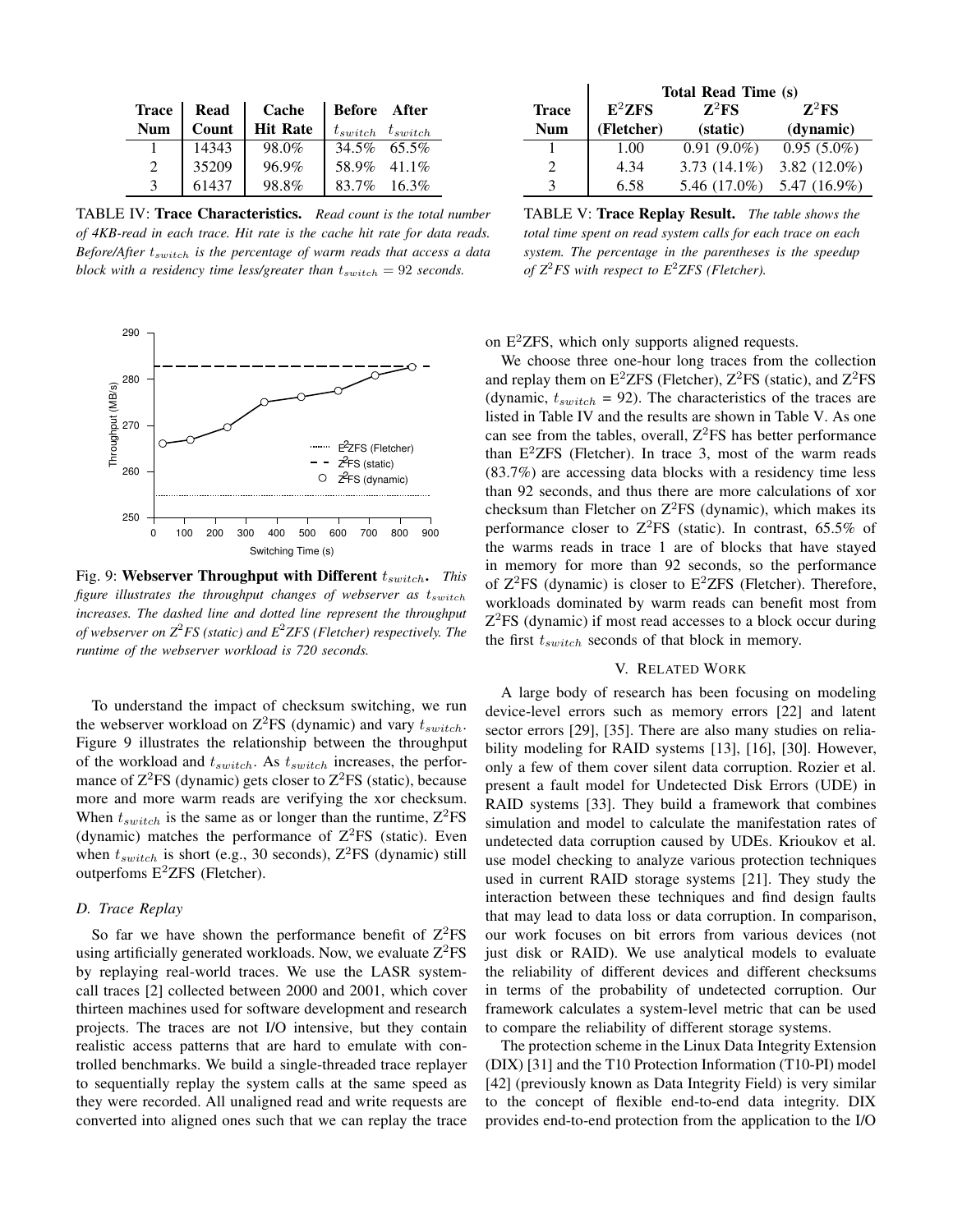controller, while T10-PI covers the data path between the I/O controller and the disk. Within this framework, checksums are passed from the application all the way to the disk, and can be verified by the disk drive, as well as the components inbetween. Although T10-PI requires CRC as the checksum, DIX is able to use the Internet checksum [7] to achieve better performance and relies on the I/O controller to convert the Internet checksum to CRC. The behavior of each components in the I/O path is well modeled by the data integrity architecture from SNIA [38]. Our work differs from their scheme in that they focus on *defining* the behavior of each node while our work helps to *reason* about the rational behind certain behaviors, such as what checksum should be used by which component, and when and where the system should change checksum. Our framework also provides a holistic way think about the tradeoffs between performance and protection.

In terms of implementation,  $Z^2FS$  offers similar protection as DIX, but it is different from DIX in several aspects. First,  $Z^2$ FS is a purely software solution while T10-PI and DIX requires support from hardware vendors. The hard drives and the controller must support 520-byte sector because the checksum is stored in the extra 8-byte area for each sector.  $Z^2FS$  uses space maintained by the file system to store checksums so that it is able to provide similar protection as DIX without special hardware. It can also be easily extended to support T10-PI. Second, in addition to checksum chaining (conversion) at the disk-memory boundary  $Z^2FS$  performs checksum switching for data in memory. We believe  $Z^2FS$  is the first file system to take data residency time into consideration and provide better protection for data in the page cache. Third,  $Z^2FS$ is a full-featured local file system that exposes checksum to applications through new and generic APIs so that any application can be modified to take advantage of the data protection offered by  $Z^2FS$ . In comparison, DIX is currently a block layer extension in Linux. To our best knowledge, there is no local file system support or user-level APIs available; DIX is now only used by Lustre file system [26] in distributed environment and by Oracle's database products [17], [43].

#### VI. CONCLUSION

The straight-forward approach of end-to-end data integrity provides great protection against corruption, but the requirement of using one strong high-level checksum for all components along the I/O path leads to lower application performance and untimely detection and recovery.

To address these issues, we present a new concept, flexible end-to-end data integrity. It uses different checksum algorithms for different component, and thus can dynamically make tradeoffs between performance and reliability. It also utilizes extra checksum verification below the application to provide in-time detection and recovery. We develop an analytical framework to provide rational behind flexible end-to-end data integrity. We build  $E^2ZFS$  and  $Z^2FS$ , to study both end-to-end concepts and demonstrate how to apply flexible end-to-end data integrity to an existing file system. Through reliability analysis and various experiments, we show that  $Z^2FS$  is able to provide various experiments, we show that  $Z^2FS$  is able to provide Zettabyte reliability with comparable or better performance than  $E^2ZFS$ . Our analysis framework provides a holistic way to reason about the tradeoff between performance and reliability in storage systems.

#### VII. ACKNOWLEDGMENT

We thank the anonymous reviewers for their tremendous feedback and comments, which have substantially improved the content and presentation of this paper. We thank Christopher Dragga, Tyler Harter, Ao Ma and Thanumalayan Sankaranarayana Pillai for their feedback on the initial draft of this paper. We also thank the other members of the ADSL research group for their insightful comments.

This material is based upon work supported by the National Science Foundation (NSF) under CCF-0811657 and CNS-0834392 as well as generous donations from Google, NetApp and Samsung. Any opinions, findings, and conclusions or recommendations expressed in this material are those of the authors and do not necessarily reflect the views of NSF or other institutions.

#### **REFERENCES**

- [1] Data Integrity. http://indico.cern.ch/getFile.py/access?contribId= 3&sessionId=0&resId=1&materialId=paper&confId=13797.
- [2] LASR Traces. http://iotta.snia.org/traces/2.
- [3] Repeated panics, something gone bad? http://tech.groups.yahoo.com/ group/solarisx86/message/38925.
- [4] RFC 3385 Internet Protocol Small Computer System Interface (iSCSI) Cyclic Redundancy Check (CRC)/Checksum Considerations. http:// www.ietf.org/rfc/rfc3385.txt.
- [5] RFC 3720 Internet Small Computer Systems Interface (iSCSI). http: //www.ietf.org/rfc/rfc3720.txt.
- [6] RFC 793 Transmission Control Protocol. http://www.ietf.org/rfc/ rfc793.txt.
- [7] RFC1071 Computing the Internet Checksum. http://www.ietf.org/rfc/ rfc1071.txt.
- [8] Zfs problem mirror. http://www.mail-archive.com/zfs-discuss@ opensolaris.org/msg18079.html.
- [9] Zfs problems. http://www.mail-archive.com/zfs-discuss@opensolaris. org/msg04518.html.
- [10] L. N. Bairavasundaram, G. R. Goodson, S. Pasupathy, and J. Schindler. An Analysis of Latent Sector Errors in Disk Drives. In *SIGMETRICS '07*, San Diego, CA, June 2007.
- [11] L. N. Bairavasundaram, G. R. Goodson, B. Schroeder, A. C. Arpaci-Dusseau, and R. H. Arpaci-Dusseau. An Analysis of Data Corruption in the Storage Stack. In *FAST '08*, San Jose, CA, February 2008.
- [12] J. Bonwick and B. Moore. ZFS: The Last Word in File Systems. http: //opensolaris.org/os/community/zfs/docs/zfs last.pdf.
- [13] W. Burkhard and J. Menon. Disk Array Storage System Reliability. In *FTCS-23*, pages 432–441, Toulouse, France, June 1993.
- [14] A. Chou, J. Yang, B. Chelf, S. Hallem, and D. Engler. An Empirical Study of Operating System Errors. In *SOSP '01*, pages 73–88, Banff, Canada, October 2001.
- [15] J. Chu and S. Inc. Zero-copy tcp in solaris. In *USENIX ATC'96*, pages 253–264, 1996.
- [16] J. Elerath and M. Pecht. Enhanced reliability modeling of raid storage systems. In *DSN'07*, pages 175–184, Edinburgh, UK, June 2007.
- [17] EMC. An Integrated End-to-End Data Integrity Solution to Protect Against Silent Data Corruption. www.oracle.com/us/technologies/linux/ data-integrity-solution-1852762.pdf.
- [18] D. Engler, D. Y. Chen, S. Hallem, A. Chou, and B. Chelf. Bugs as Deviant Behavior: A General Approach to Inferring Errors in Systems Code. In *SOSP '01*, pages 57–72, Banff, Canada, October 2001.